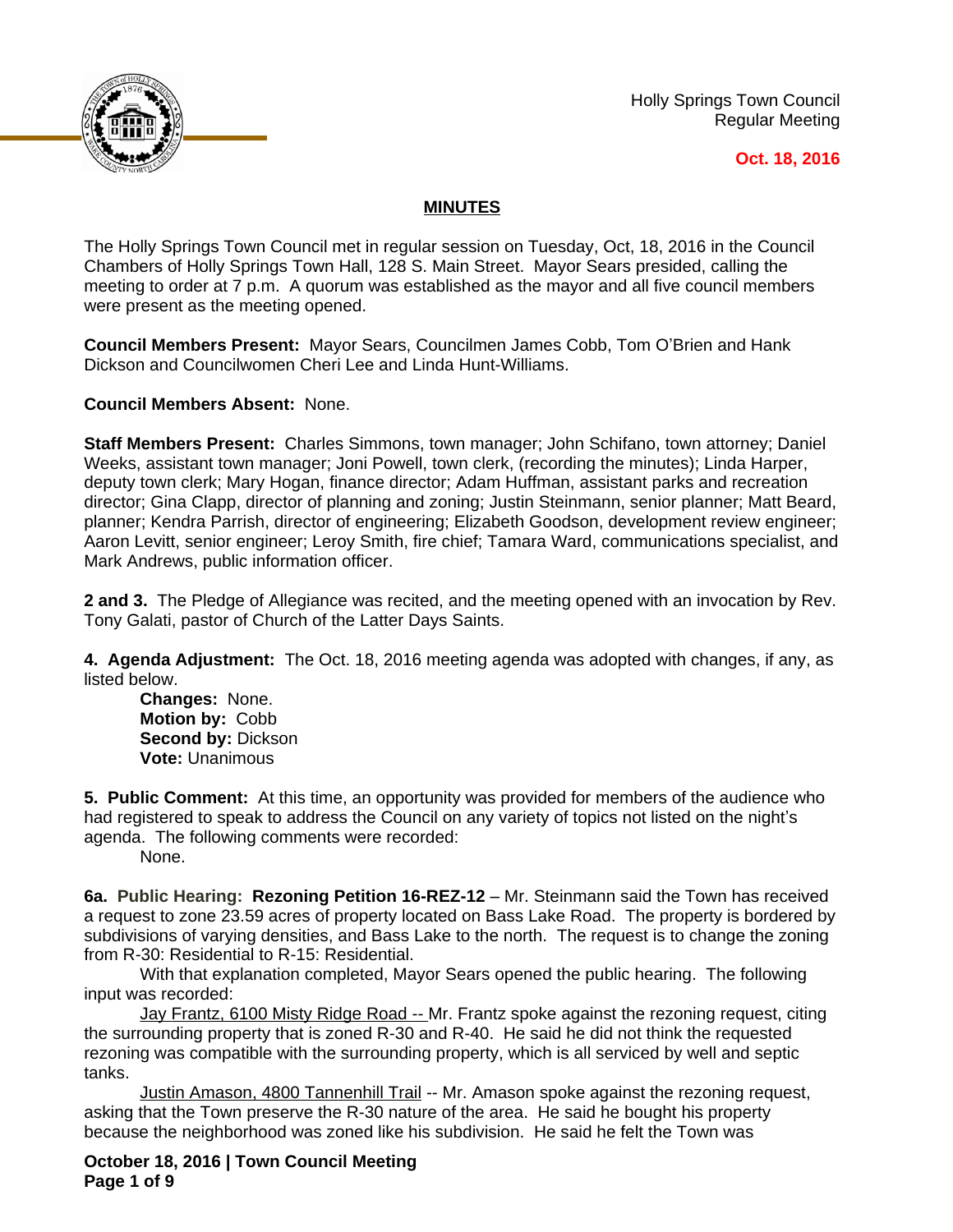"infrastructure mongering," requiring developers to request lower-density zoning so they could justify the cost of providing water and sewer services.

Jane McLaurin, 4533 Briarglen Lane -- Ms. McLaurin thanked the developer and builder for meeting with residents; however, she said residents of Nature's Reach request that no connection to Nature's Reach be required; she asked why the developer could not request R-30 zoning; she pointed out that the Unified Development Ordinance does, indeed, provide for development with well and septic. She requested that this be allowed for this parcel, which is surrounded on all sides by R-30 and R-40 property.

Ruth Hauser, 6105 Misty Ridge Road – Ms. Hauser said she concurred with other speakers.

Sandra Joyce, 5228 Sunset Walk Lane – Ms. Joyce said she lives in nearby Sunset Ridge and is not against development, but she is concerned about the preservation of trees and clearcutting. She asked that the developer do whatever is possible to save the trees on the property.

Nathan Carroll, 4537 Birnamwood Ct. - Mr. Carroll said he understands the request from a developer viewpoint, but he feels the rezoning is inappropriate. He said the property could be developed at an R-30 density with well and septic.

Amanda Bailey 4512 Briarglen Lane – Miss Bailey, a teenager, spoke against the rezoning of the property because Nature's Reach is quiet and peaceful. She said traffic on Bass Lake Road is bad and getting worse.

Chris and Judy Hickey, 4605 Ole Mills Bluff Drive – Mr. and Mrs. Hickey said they concurred with other speakers against the rezoning petition.

Martin Hoskin, 4408 Birnamwood – Mr. Hoskin said he Loves the area and wishes it to remain R-30. Other areas developing at R-30 and R-40 and no one complains because those zones are compatible. He said if the property were to be developed at R-30, he feels it would be a very desirable neighborhood, and he and his neighbors would be amenable.

Don Curry, 205 S Fuguay Ave., Fuguay-Varina - Speaking for the developer, Mr. Curry said it was not their intention to clear cut trees but to preserve as many as possible. He said part of the appeal of this type of property is the trees. He said the developer's intent is to keep as much natural vegetation as possible. He told the Council that his team was informed that the Town would not allow development with well and septic and that they would have to develop with town services. In order to justify the cost of extending water and sewer to the property, a slightly more dense neighborhood would be required, hence the rezoning request.

#### **Ms. Powell had explained to the Council that her office had received the following comments for the public hearing via email to be entered into the minutes:**

Cher Perna -- My name is Cher Perna and I live in the Sunset Forest subdivision which has a main entrance off Bass Lake Road at Arden Forest. My address is 5309 Millstone Creek Drive. I am the daughter in law of Tony Perna, whom you may know from being a former Holly Springs Citizen of the Year as well as for his work with the Holly Springs Food Cupboard. I am appealing to you prior to the upcoming public hearing about the proposed Bass Lake project to be held on Tuesday 10/18.

 Upon learning of the proposed rezoning issue, my immediate thought was the safety of our children and residents of Sunset Forest and Sunset Lake. Our neighborhood is already used as a cut through to Sunset Lake Road. All day long, folks are exceeding the speed limit to try and shave some time off their drive rather than go around. Arden Forest is a hilly, curvy road with steep drop offs and no sidewalks. It is very dangerous as it is to walk on this road for these reasons and I have even asked police officers to sit at the intersection of Arden Forest and Birnamwood to address speeders, not to mention those that ignore the stop signs.

 There are 3 school bus stops near Bass Lake Road and Arden Forest; 1 at that intersection, 1 at Birnamwood and 1 at my street, Millstone Creek. Children are out there twice a day and some in the dark in the early mornings waiting for the bus.

 Therefore, I am highly concerned about this rezoning issue which will double the number of homes that were originally proposed for that tract of land. That would result in double the number of cut through traffic in our neighborhood which endangers our children and neighbors. Please help us keep our subdivision safe and consider my appeal when making your final decisions for this project.

**October 18, 2016 | Town Council Meeting Page 2 of 9**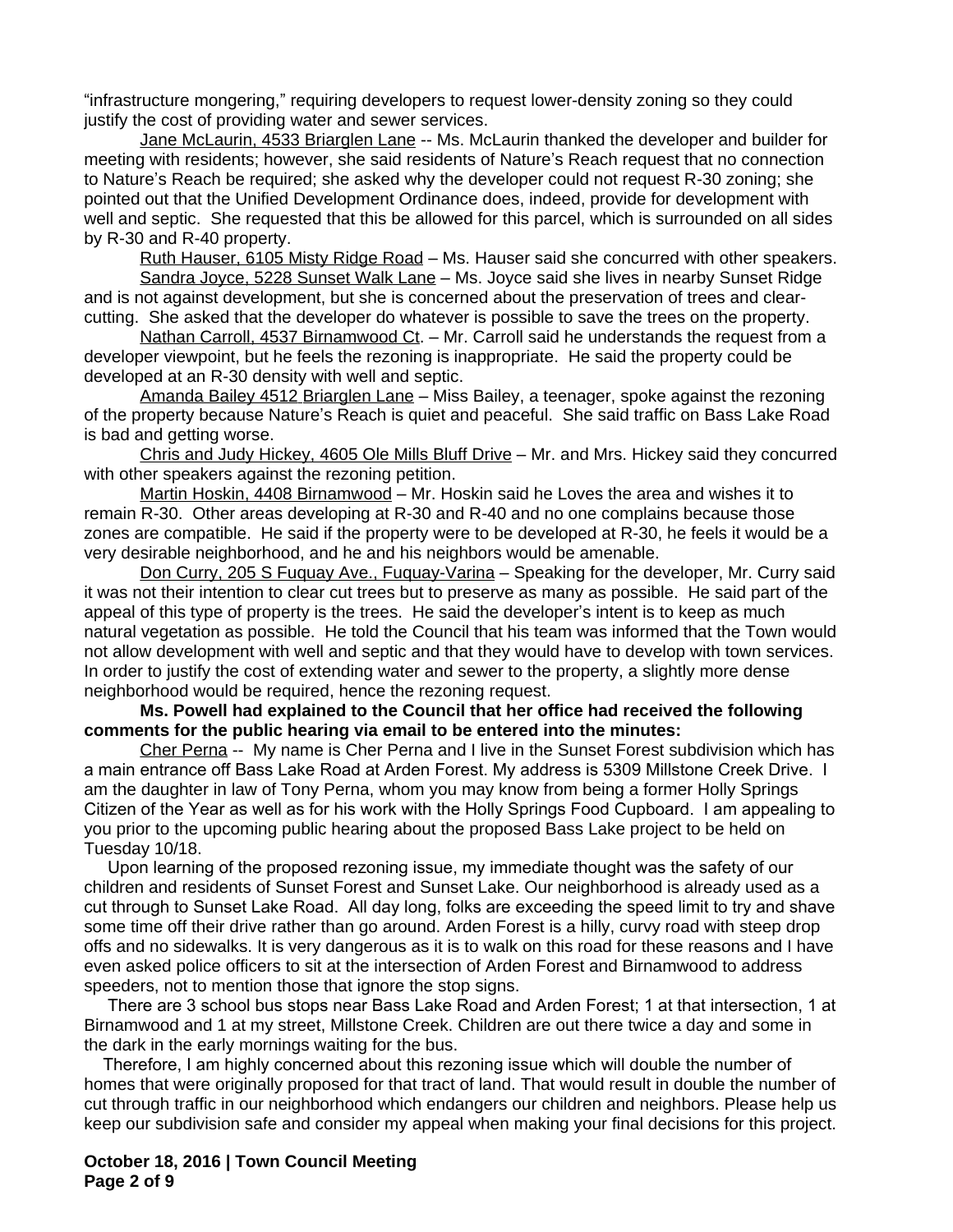Phil Bennet, 4512 Lake Flower Drive - Mr. Bennet called by phone to say he was against the rezoning request because development would destroy the beauty of the area and worsen traffic on Bass Lake Road.

Ashley Grady, 5316 Millstone Creek Drive -- I am contacting you about the public hearing to be held tomorrow evening to discuss the possible zoning change for the parcel located at 1040 Bass Lake Road. I am unable to attend the hearing, but would like to have this email entered into public record to be read at the hearing and to be considered by the Council regarding this matter.

It is my understanding that the Town is requiring annexation for this development, and that R-15 is required to offset development costs to connect to water and sewer. It is also my understanding that the Council would reconsider the annexation of this parcel, thus keeping the R-30 zoning, if petitioned by residents. I am opposed to the proposed zoning change from the existing R-30 to the proposed R-15 for the following reasons.

First, I am opposed to the net increase in impervious surface area that this change would bring about. Increasing the home density by nearly double on this project to meet the R-15 standards would result in an equal increase in impervious surface area. The rapid growth in western Wake County and Holly Springs in particular has made a tremendous impact on our local watersheds. Bass Lake and Sunset Lake showed this in the recent rains from Hurricane Matthew. Certainly this storm was unprecedented in nature and can't be used as the benchmark for all storms and the flooding that will occur. However, our lakes and streams cannot handle the current pace of development, nor the density.

Secondly, this type of community seems in abundance in Holly Springs and I question whether it's in the Town's *long term* best interest to continue with more of the same. I realize that this parcel will get developed just as many other parcels within the Town; it's just a matter of when it's developed and how it's developed. However, I feel strongly that there should be a balance of type and quality of residential development within the Town. Most of the new home communities within Holly Springs are clear cut, half acre lots with a tract home. Nearby Sunset Ridge and Sunset Lake communities are two of the most sought after communities in Holly Springs.

Lastly, an R-15 development at this location will be sorely out of context with surrounding communities. All of the communities south of Bass Lake on Bass Lake Road have partially wooded home sites with lots ranging from <sup>3</sup>/4 acre to 3 acres and greater. Additionally, the subject parcel has nearly sixty feet of elevation change. An R-15 community on this parcel would certainly require clearing of much of the land, only to be replanted with very "cultivated" buffers of non-native plant materials. Larger lots and the opportunity for more unique home styles could mitigate the need to clear cut and would certainly resemble more of the existing context of the surrounding community.

I close by requesting that you please consider your decision carefully. Please consider the *long term* vision for Holly Springs and the impacts that this development will have on the nearby watersheds and lakes, the overall look of Holly Springs as a community and the impact to existing/adjacent neighborhoods.

There being no further input, the public hearing was closed.

Councilwoman Lee asked if the property were to remain R-30, could the owner or developer request a waiver for extending utilities.

Staff said yes.

Councilwoman Williams said she was not convinced R-15 is the right zoning for this property since it is surrounded by R-30. She added she would rather it stay R-30.

Sean Smith – Mr. Smith is the owner/developer of the property. He addressed the Council to express his frustration that the original layout of the property was according to its R-30 zone. He said when he brought the original plan in to town staff, he was told R-30 was not an option and that he would have to extend the Town water and sewer services to the property. He said he is frustrated because several thousands of dollars and six months later, he is being told R-30 not only is possible but preferred by the Council. He asked that the rezoning be approved, and he reiterated his position that it is not his intent to strip the trees from the property and that he intended to do clearing only for the street grades.

**October 18, 2016 | Town Council Meeting Page 3 of 9**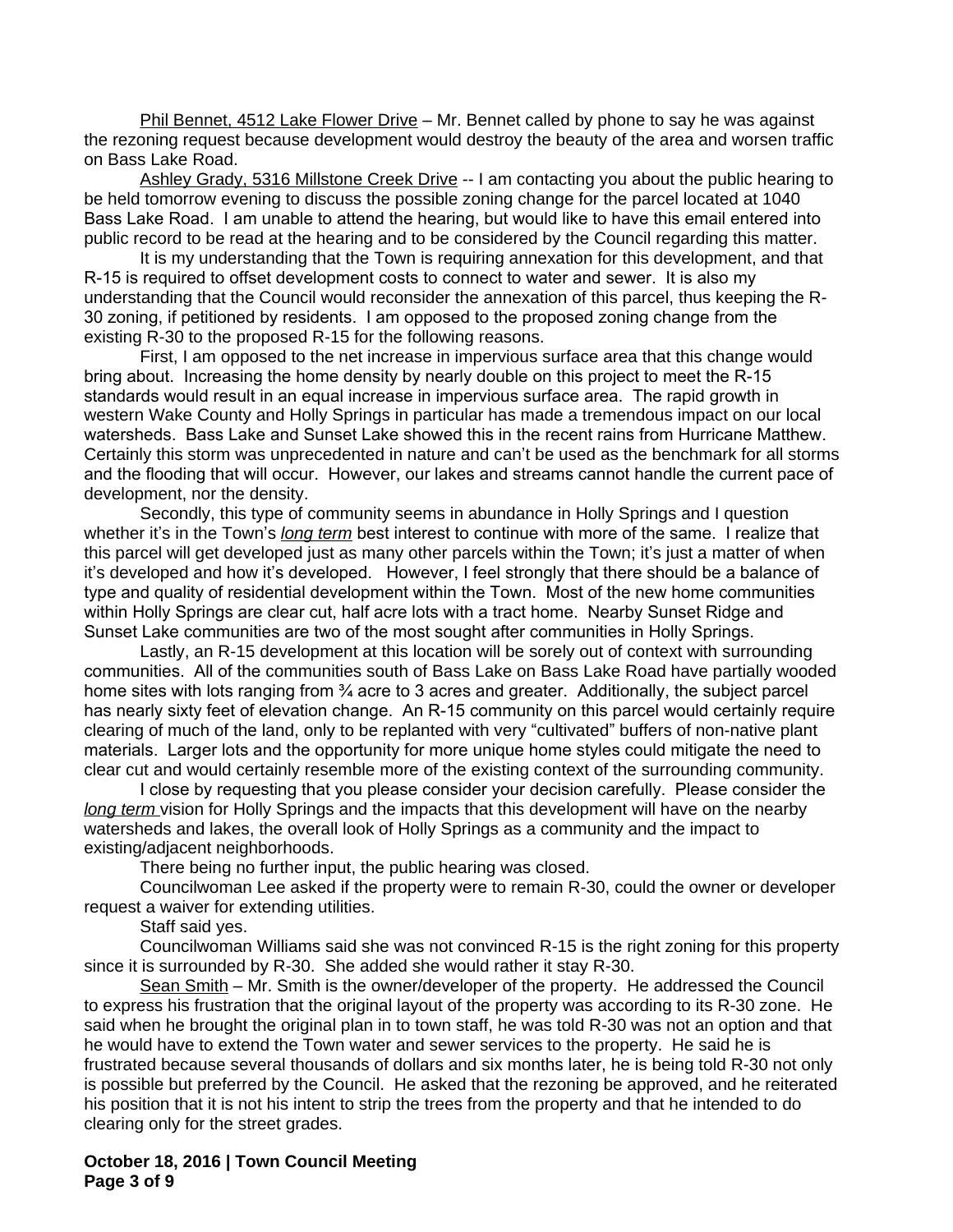After much discussion, Council agreed the R-15 zoning district was not a good fit and decided to take no action to keep the zoning of property R-30.

**6b. Public Hearing: Special Exception Use Petition #16-SEU-04, Waiver 16-WAV-10, and Development plan 16-DP-07 for Stonemont Amenity Center** – Mr. Beard said the Town has received a Special Exception Use request to install a private swimming pool and small clubhouse to serve the Stonemont community. Swimming pools (public or private) are listed as a Special Exception Use within the R-10: Residential District. The location of the amenity site matched the subdivision plan and the use of the property as an amenity site is consistent with the residential surroundings and comprehensive plan.

In conjunction with the special exception use, a development plan has been submitted for a proposed pool and clubhouse on the 0.72-acre amenity site shown on the previously-approved Stonemont subdivision development plans (07-DP-10-A05.) The amenity site is located at the corner of Fire Opal Lane and Moonstone. Parking, landscaping and building elevations are included in the development plan.

In addition to a request for a special exception use and development plan approval, the applicant has requested a waiver of parking requirements as outlined below:

16-WAV-10: UDO Section 7.04 E. 4. Maximum Number of Off-Street Parking Spaces, to allow for 100% of the provided parking between the front building line and front lot line.

With that explanation completed, Mayor Sears opened the public hearing. The following testimony and evidence was submitted by those who had been administered the oath by the deputy town clerk: None.

There being no testimony, the public hearing was closed.

**Action #1:** The Council approved a motion to make and accept the findings of fact to be recorded in the minutes for Special Exception Use Petition #16-SEU-04 for Stonemont Amenity Center to allow for a private swimming pool in the R-10 District at the property located at 401 Fire Opal Lane, Wake County PIN 0638920638 as submitted by Russel Briggs.

# Special Exception Use Findings of Fact:

A special exception use may only be granted upon the presentation of sufficient evidence to enable a written determination that:

- a. The proposed use will not be injurious to the public health, safety, comfort, community moral standards, convenience or general welfare;
- b. The proposed use will not injure or adversely affect the adjacent area;
- c. The proposed use will be consistent with the character of the district, land uses authorized therein, and the Town of Holly Springs Comprehensive Plan;
- d. The proposed use shall conform to all development standards of the applicable district (unless a waiver of such development standards is requested as part of the special exception use petition and approved as set forth above, in which case the proposed use shall conform to the terms and conditions of such waiver).
- e. Access drives or driveways are or will be sufficient in size and properly located to: ensure automotive and pedestrian safety and convenience, traffic flow as set forth in Section 7.09 – Pedestrian Circulation and Vehicular Area Design; and, control and access in case of fire or other emergency;
- f. Off-street parking areas, off-street loading areas, trash enclosures, trash pick-up and removal, and other service areas are located so as to be safe, convenient, allow for access in case of emergency, and to minimize economic, glare, odor, and other impacts on adjoining properties and properties in the general neighborhood;
- g. The lot, building or structure proposed for the use has adequate restroom facilities, cooking facilities, safety equipment (smoke alarms, floatation devices, etc.), or any other service or equipment necessary to provide for the needs of those persons whom may work at, visit or own property nearby to the proposed use;
- h. Utilities, schools, fire, police and other necessary public and private facilities and services will be adequate to handle the needs of the proposed use;

**October 18, 2016 | Town Council Meeting Page 4 of 9**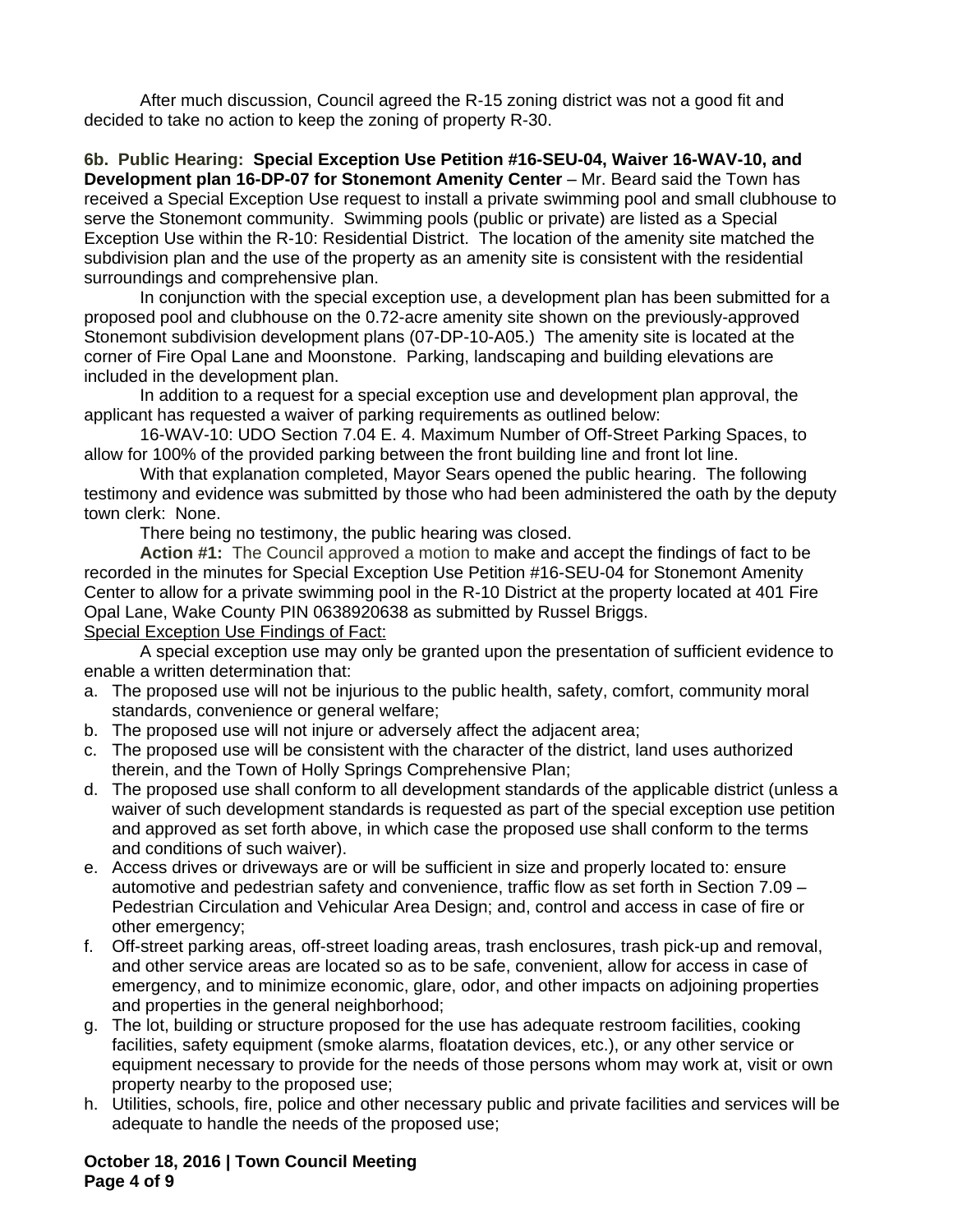- i. The location and arrangement of the use on the site, screening, buffering, landscaping, and pedestrian ways harmonize with adjoining properties and the general area and minimize adverse impacts; and,
- j. The type, size, and intensity of the proposed use (including but not limited to such considerations as the hours of operation and numbers of people who are likely to utilize or be attracted to the use) will not have significant adverse impacts on adjoining properties or the neighborhood.

**Motion by:** Williams **Second by:** Cobb **Vote:** Unanimous

*A copy of Special Exception Use Application 16-SEU-04 addressing the findings is attached to these minutes.*

**Action #2:** The Council approved a motion to make and accept the findings of fact to be recorded in the minutes for a waiver of regulations of UDO Section 7.04 E. 4. Maximum Number of Off-Street Parking Spaces for Development Plan Petition #16-DP-07 for Stonemont Amenity Center to allow for 100% of the provided parking between the front building line and front lot line as submitted by as submitted by Russel Briggs, dated revised 8/22/2016.

A petition for a waiver of regulations of UDO Section 7.04 E. 4. Maximum Number of Off-Street Parking Spaces may only be granted upon the presentation of sufficient evidence to enable a written determination that:

- 1. A parking demand study completed by a third party that provides evidence regarding:
	- a. Peak usage estimates based on reliable data collected from comparable uses located within the same or similar market areas as the Town of Holly Springs. Comparable uses will be determined based on density, scale, bulk, area, type of activity, and location; and,
	- b. Number of employees on the largest shift; and,
	- c. Minimum number of spaces needed to meet the parking demand for the specific use; and,
- 2. The granting of a waiver will not cause negative impacts on the environment or adjacent properties without the necessity of including mitigating elements such as additional screening, pervious pavement, shared parking, rain gardens, or that such elements are provided under the plan to the extent necessary to lessen the effects of any negative impacts; and,
- 3. The proposed development is consistent with the intent of the *Comprehensive Plan*; and,
- 4. The proposed development is consistent with the intent and purpose of this UDO.

**Motion by:** Cobb **Second by:** Dickson **Vote:** Unanimous *Copy of waiver addressing the findings are attached to these minutes.*

**Action #3:** Having made findings of fact that the petition meets the requirements to be granted a waiver of regulations of UDO Section 7.04 E. 4. Maximum Number of Off-Street Parking Spaces for Development Plan Petition #16-DP-07 for Stonemont Amenity Center, motion to approve a waiver to allow for 100% of the provided parking between the front building line and front lot line as submitted by as submitted by Russel Briggs, dated revised 8/22/2016.

**Motion by:** Dickson **Second by: O'Brien Vote:** Unanimous *A copy of the waiver application addressing the findings are attached to these minutes.*

**Action #4:** Having made findings of fact that the project meets the requirements to be granted a Special Exception Use, motion to approve Special Exception Use Petition #16-SEU-04 and Development Plan #16-DP-07 for Stonemont Amenity Center to allow for a private swimming pool in the R-10 District at the property located at 401 Fire Opal Lane, Wake County PIN 0638920638 as submitted by Russel Briggs with the following conditions:

**October 18, 2016 | Town Council Meeting Page 5 of 9**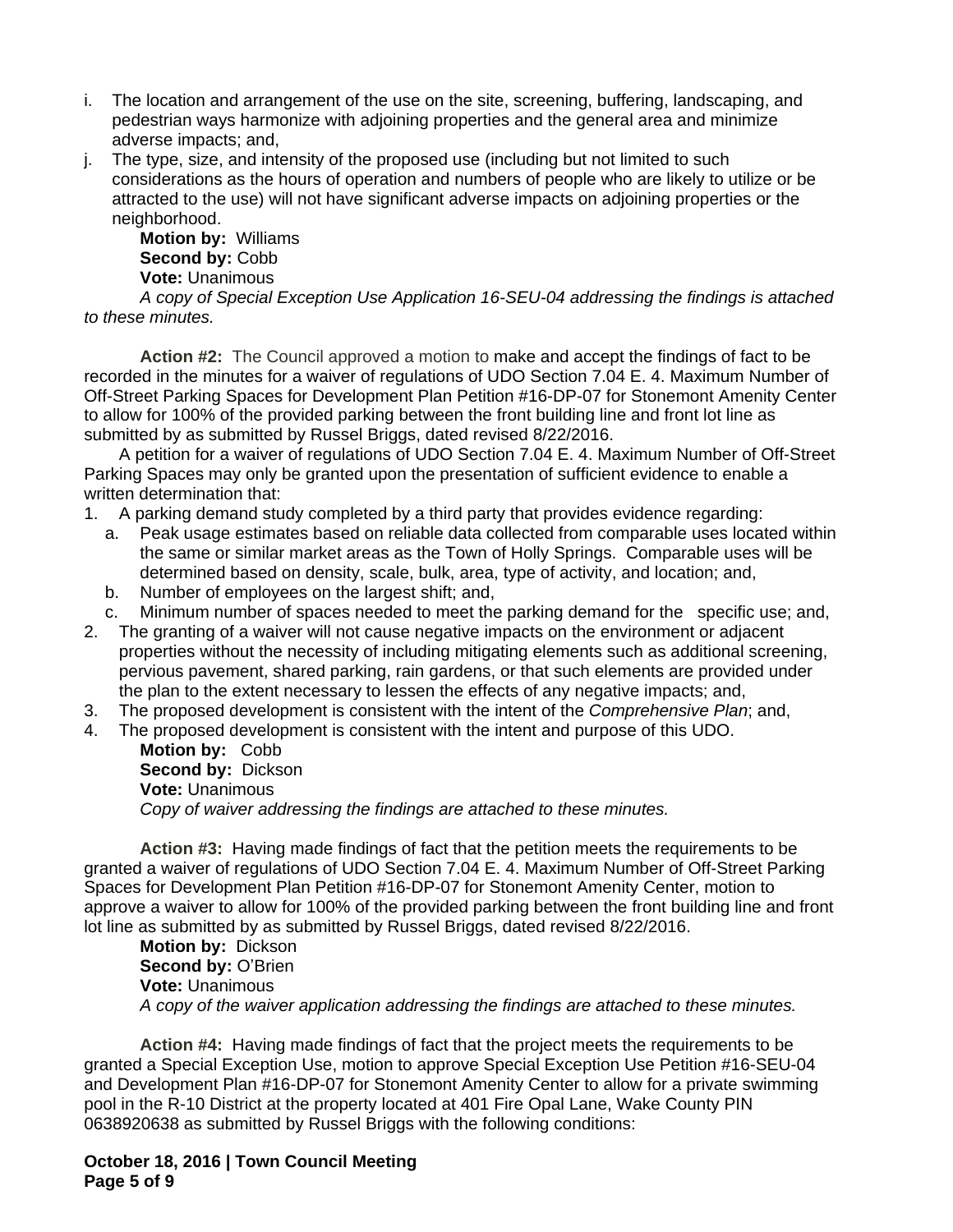SPECIAL EXCEPTION USE CONDITIONS:

1. All operations must adhere to the evidence submitted by the applicant as stated in the findings of fact submitted and those findings of fact specified by the Town Council in conjunction with 16- SEU-04.

# DEVELOPMENT PLAN CONDITIONS:

- 1. All previously approved Stonemont Development Plan approval conditions will apply to this plan as well.
- 2. A fee-in-lieu of upgrade will be required for this project for the Avent Ferry and Union Ridge Pump Stations.
- 3. Existing water and sewer services that are not being used for this site will need to be abandoned.
- 4. All items listed on the Stormwater Submittal Checklist, Form #16003, must be included with the first construction drawing submittal.

**Motion by:** Lee **Second by:** Cobb **Vote:** Unanimous

**7. Consent Agenda:** The Council approved a motion to approve all items on the Consent Agenda. The motion carried following a motion by Councilman Cobb, a second by Councilman O'Brien and a unanimous vote. The following actions were affected:

7a. Minutes – The Council approved the minutes of the Council's regular meeting held Oct. 4, 2016.

7b. Budget Amendment Report– The Council received a monthly report on operational budget amendments approved by the town manager or that were accomplished at the direction of the Council**.** *A copy of the budget amendment report is attached to these minutes.* 

7c. Resolution 16-35 - The Council adopted Resolution 16-35 urging a safe and courteous Halloween. *A copy of Resolution 16-35 is attached to these minutes.*

7d. North Main Athletic Complex, Contract Change Orders - The Council approved Greenscape Inc. contract change order in the amount of \$17,804 for the installation of landscaping at the North Main Athletic Complex.

7e. Budget Amendment, \$11,414.34 – The Council adopted an amendment to the FY2016-17 budget to receive \$11,414.34 in insurance proceeds to replace parks and recreation maintenance equipment.

7f. Budget Amendment, \$8,000 – The Council adopted an amendment to the FY2016-17 to receive \$8,000 in insurance proceeds.

7g. Budget Amendment, \$31,430 – The Council adopted an amendment to the FY2016-17 to receive \$31,430 in insurance proceeds for repair to fire truck.

7h. 00-COM-02-A02 for Sunrise United Methodist Church – The Council approved to grant a six-month approval extension for 00-COM-02-A02 for Sunrise United Methodist Church to March 19, 2017.

7i. Resolution 16-36 – The Council adopted Resolution 16-36 declaring certain equipment surplus to the needs of the town. *A copy of Resolution 16-36 is attached to these minutes.*

7j. Resolution 16-37 – The Council adopted Resolution 16-37 declaring certain vehicles surplus to the needs of the town*. A copy of Resolution 16-37 is attached to these minutes.*

**8a. Report of Impacts of Hurricane Matthew –** Mr. Huffman reported on the damages sustained to Parks and Recreation facilities during Hurricane Matthew. Also included in the report was the effects on our current programming, rentals, and events; as well as what steps have been taken toward recovery.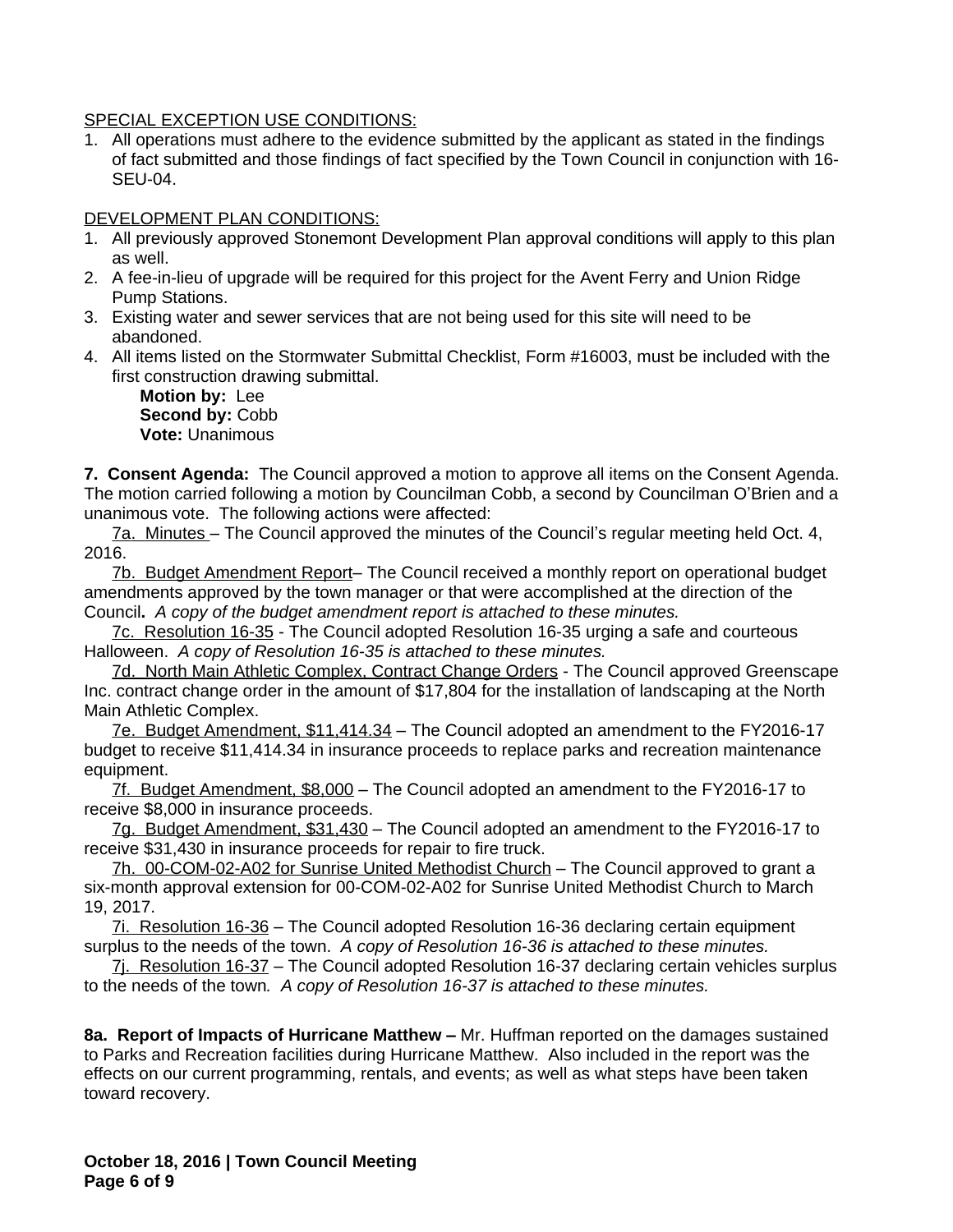**8b. Board of Adjustment Vacancy Appointments –** Ms. Clapp said Board of Adjustment member Jennifer Jones is resigning from her position on the Board of Adjustment as she has moved outside of the Town's corporate limits and is no longer eligible to sit as an in-town member.

This request is to appoint a citizen to fill the remainder of Ms. Jones' term that will expire on Feb. 28, 2019.

**Action 1:** The Council approved a motion to appoint alternate Jay Marinko to fill the remainder of the in-town member position with a term ending Feb. 28, 2019 and to appoint Patrick Brown to fill the remainder of Marinko's in-town alternate member position with a term ending Feb. 28, 2019.

**Motion by:** O'Brien **Second by:** Dickson **Vote:** Unanimous

**8c. Wayfinding Master Plan –** Mr. Steinmann said the Town requested for proposals for professional consulting services to develop a wayfinding master plan and detailed designs for various sign types. The purpose of the wayfinding plan is to guide travelers on the Town's thoroughfares to key destinations, including schools, parks, sports facilities, governmental buildings, the Holly Springs Village District, and other points of interest, and to establish design standards for wayfinding and location signage that is locally unique, attractive, and evocative of the character of Holly Springs.

He said funding for this item will focus on design of the system of vehicular directional wayfinding signage, as well as providing a foundation for design of additional sign types as outlined in the scope of work.

**Action:** The Council approved a motion to retain the services of Frazier Associates for \$25,000 to formulate a wayfinding master plan.

**Motion by:** Williams **Second by:** Cob **Vote:** Unanimous

**8d. Avent Ferry Road Widening Project –** Mr. Levitt said Town staff has secured federal grants for the design, right of way, and construction for widening Avent Ferry Rd from the Bypass to Piney Grove Wilbon Rd. These grants include a maximum of \$1,584,000 of federal funds administered by NCDOT with a minimum match by the Town of \$396,000 (80% Federal / 20% Town). Ramey Kemp and Associates was selected as the project consultant and has an excellent track record for completing roadway projects such as this.

|                           | <b>Federal Funds</b> | <b>TOHS Funds</b> | Total       |
|---------------------------|----------------------|-------------------|-------------|
| <b>Original Agreement</b> | \$144,000            | \$36,000          | \$180,000   |
| Supplemental ROW          | \$80,000             | \$20,000          | \$100,000   |
| Construction              | \$1,360,000          | \$340,000         | \$1,700,000 |
| Total                     | \$1,584,000          | \$396,000         | \$1,980,000 |

At this time design is underway and is progressing. Coordination with several other projects within the same area that are concurrently being designed has complicated the project and the design process is more dynamic in nature than typical. Namely the Sheetz and Morgan park projects have required extended project coordination by our consultant including several areas of redesign. The adjacent projects are directly connected to the widening project and their designs have evolved ever since the design began on our project. While these complications require additional design funds, the inclusion of the adjacent projects has reduced the scope of our project and construction costs are estimated to be reduced by roughly 20%.

Authorization to begin right of way acquisition has been requested shortly from NCDOT and after that, Town Staff will proceed with right of way negotiations. NCDOT has agreed to provide signal design for the project and that work will begin shortly.

**October 18, 2016 | Town Council Meeting Page 7 of 9**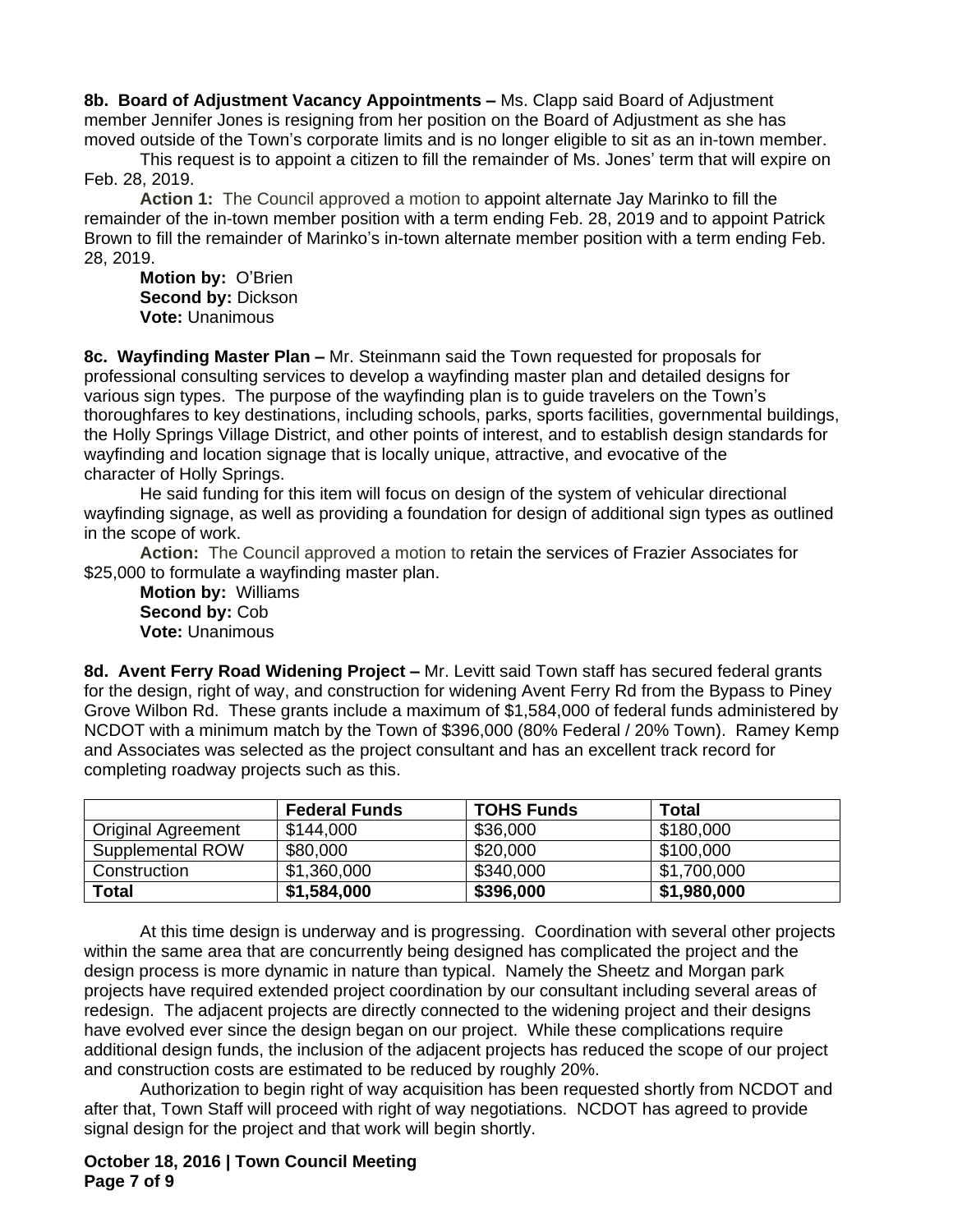The design will require relocation of Duke Energy facilities including utility poles and street lights. A contract to complete this work is included.

As part of the project several utility poles will need to be relocated to allow for the additional lanes we will be constructing. We have worked with Duke Energy Progress and developed a plan for the required relocations.

**Action #1:** The Council approved a motion to authorize a project budget for the widening of Avent Ferry Road from G.B. Alford Highway to Piney Grove-Wilbon Road.

**Motion by:** Dickson **Second by:** Williamjs **Vote:** Unanimous

**Action #2:** The Council approved a motion to award a contract in the amount of \$29,261.82 to Ramey Kemp and Associates and to approve funding in the amount of \$39,261.82, including contingency.

**Motion by:** Cobb **Second by:** Williams **Vote:** Unanimous

**Action #3:** The Council approved a motion to fund right-of-way acquisition in the amount of \$200,000.

**Motion by:** Lee **Second by: O'Brien Vote:** Unanimous

**Action #4:** The Council approved a motion to excuse Councilman Dickson from the meeting at his request.

**Motion by:** Cobb **Second by:** Lee **Vote:** Unanimous

**Action #5:** The Council approved a motion to a contract in the amount of \$63,694.83 to Duke Energy Progress for the relocation of utility lines and to approve funding in the amount of \$70,000, including contingency.

**Motion by:** O'Brien **Second by:** Cobb **Vote:** Unanimous

**Action #6:** The Council approved a motion to readmit Councilman Dickson into the meeting at this request.

**Motion by:** Cobb **Second by:** Lee **Vote:** Unanimous

**8e. Town Sidewalk Projects –** Mr. Levitt said town is proposing to add approximately 1,680 linear feet of new 5-foot sidewalk to the north side of New Hill Road to create a pedestrian connection between the existing Holly Springs Town Center shopping center on the east side and the proposed and existing subdivisions on the west side.

He said staff recommends contracting with Underfoot Engineering to provide civil engineering services related to the design for this project. This includes survey, subsurface utility location, design as well as bid preparation.

Mr. Levitt gave said the Main Street Sidewalk North project (TP-15-018) from the Oak Hall neighborhood to North Main Athletic Complex, staff will be applying for grant funds. It is further

**October 18, 2016 | Town Council Meeting Page 8 of 9**